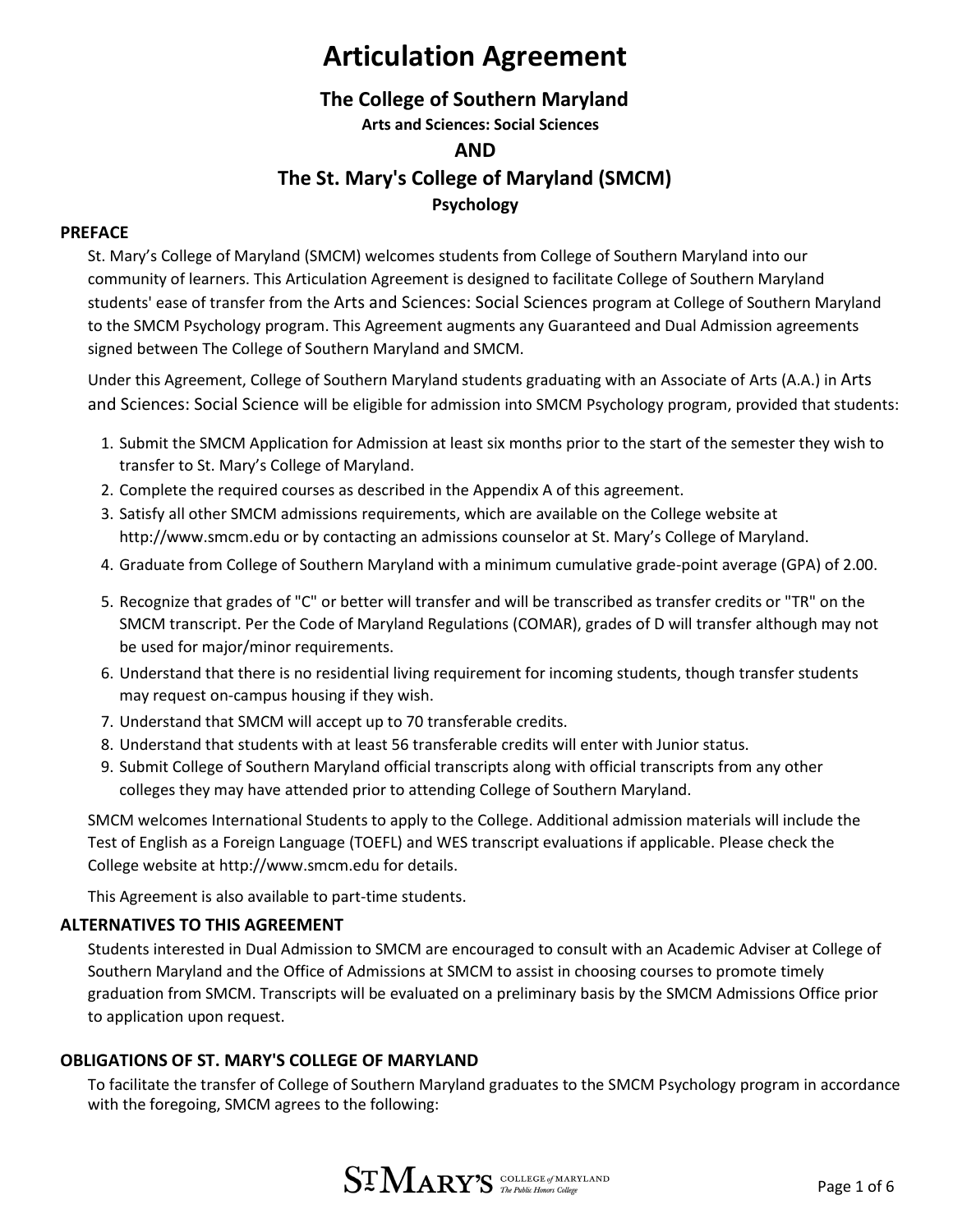- 1. To attend regularly scheduled transfer programs at College of Southern Maryland.
- 2. To invite College of Southern Maryland students to information/advising meetings with SMCM faculty and staff on a regular basis at both College of Southern Maryland and SMCM in order to facilitate smooth curricular and co-curricular integration to St. Mary's College of Maryland.
- 3. To send SMCM letters of admission to all College of Southern Maryland students who meet the conditions set forth herein and confirm their intention to matriculate at SMCM. It is recommended that students confirm their intention to matriculate at SMCM by June 1st for the fall semester, or by December 1st for the spring semester and satisfy all other regular SMCM admissions requirements.
- 4. Those students entering fulltime study at SMCM are eligible to be awarded academic scholarships and/or grants per established guidelines at the time of enrollment.

Scholarships are renewable on an annual basis and students must meet with a Financial Aid advisor for additional information. SMCM offers a variety of scholarships and grant awards. These opportunities include merit-based and need-based aid and grants. Sources of these awards include SMCM, private donors, as well as federal and state programs.

- 5. To ensure that incoming students will be provided with SMCM financial aid information and receive full consideration for SMCM financial aid, in addition to appropriate scholarships and grants listed above, upon matriculation at St. Mary's College of Maryland.
- 6. To ensure that College of Southern Maryland graduates entering SMCM under the terms of this Agreement go through SMCM's normal transfer admissions process, including meeting all applicable SMCM requirements and deadlines pertaining to application for admission, orientation and registration, and payment of tuition and fees. They will abide by the policies and procedures, and any revisions thereof that apply to all SMCM students. Incoming matriculated students will have all the rights and privileges of other SMCM students.
- 7. To periodically invite College of Southern Maryland students to SMCM events.

#### **OBLIGATION OF COLLEGE OF SOUTHERN MARYLAND**

College of Southern Maryland agrees to publicize this agreement to prospective and current College of Southern Maryland students in its promotional literature, and make special arrangements for SMCM recruiters and advisors to visit College of Southern Maryland to meet with prospective and current Social Science/Psychology students.

#### **JOINT OBLIGATIONS**

- 1. To inform each other through appropriate channels prior to implementing major changes in policy or curricula that directly affect students transferring under the terms of this Agreement, and keep each other informed of any changes of policy or curricula that affect those students. Both SMCM and College of Southern Maryland will review this Articulation Agreement on a regular basis and make changes upon mutual agreement, as needed. Such changes will be effective when both College of Southern Maryland and SMCM sign the revised document.
- 2. Students are required to graduate from College of Southern Maryland with a minimum GPA of 2.00. Transferrable courses with grades of D or better will be brought into SMCM as transfer credits. A minimum grade of C- or better is required in courses counting toward Psychology.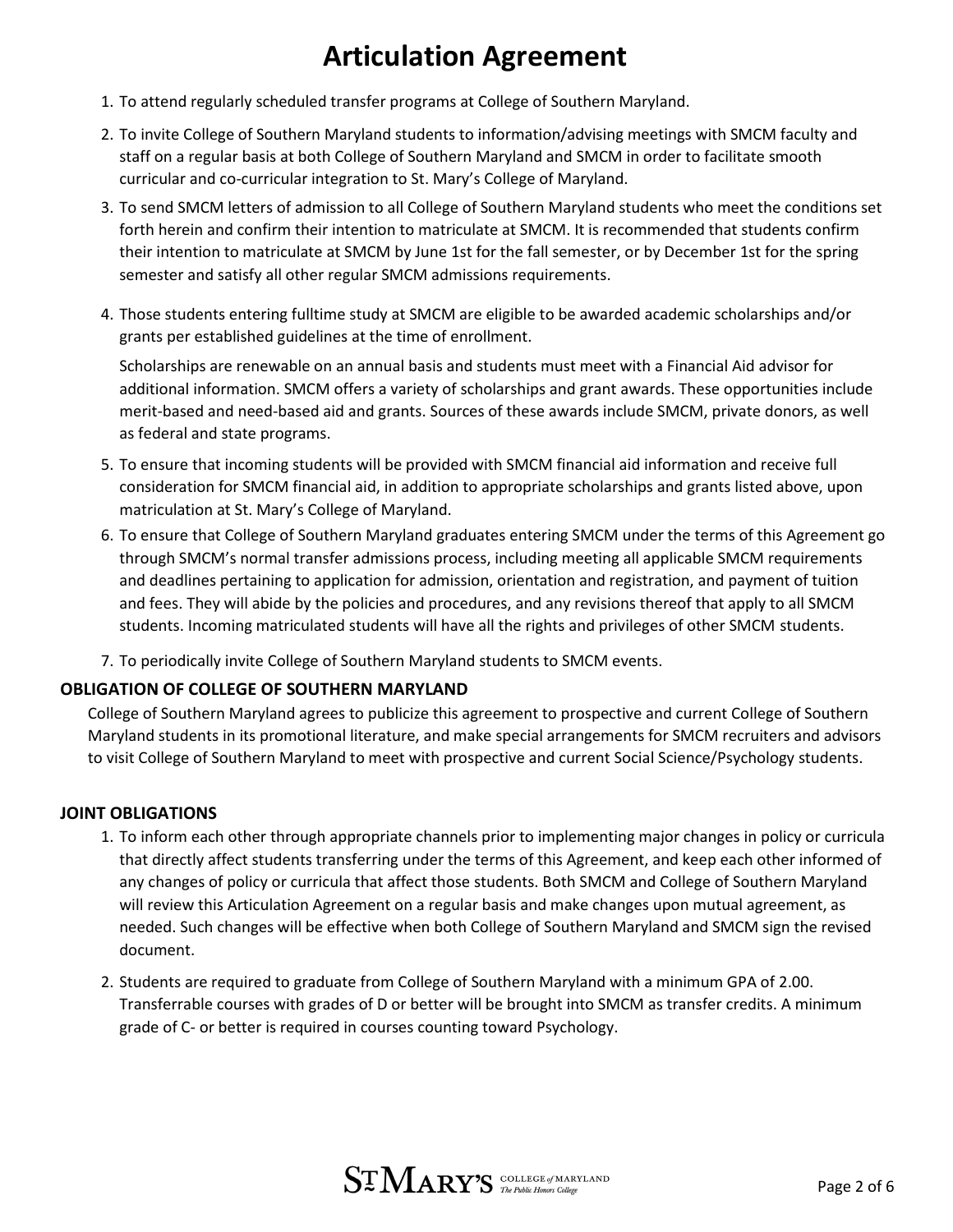- 3. To collaborate in providing students with information and academic advising both from SMCM and College of Southern Maryland. SMCM will make available contact information for questions about St. Mary's College of Maryland's academic requirements, LEAD Curriculum requirements, degree requirements, and the process of transferring to SMCM.
- 4. To jointly agree to develop and implement advertising and promotional efforts to communicate the benefits of this Articulation Agreement.
- 5. To designate that the SMCM Department Chair and the CSM Coordinator of Transfer and Articulation will coordinate this agreement.
- 6. To exchange data and documents on a regular basis that will contribute to the maintenance and improvement of the arrangement, enhance the transfer process, and promote effective cooperation between institutions. These will consist of data about individual transfer students, including admissions information and grades, and reports on the results of program reviews, assessments of students' learning, and decisions of curricula and other committees.
- 7. This Agreement may be updated (by means of addenda), upon mutual agreement by appropriate officials of the two institutions, to allow for additional curriculum articulation sheets accommodating course equivalencies for specific major(s)/minor(s)/certificate program(s). This Agreement sets forth the entire understanding of the parties with respect to the subject matter hereof and supersedes all prior understandings, memos, writings or agreements of the parties with respect to the subject matter hereof. Any waiver by a party of any of its rights or of the other party's obligations must be in writing.
- 8. To provide, when available, direct links between the SMCM and College of Southern Maryland websites when applicable.

#### **REVISIONS, RENEWAL, AND TERMINATION OF THIS AGREEMENT**

The SMCM Provost and Dean of Faculty and the CSM Provost & Vice President of Learning and Coordinator of Transfer and Articulation are responsible for identifying and communicating to each other changes in the policies or requirements of their respective institutions that affect this Articulation Agreement.

This Articulation Agreement will be in effect, as of the date of its signing, for students entering SMCM spring semester 2022 or after. It will be reviewed on a yearly basis by the appropriate parties at each institution and will be renewed automatically until superseded by new Agreements or formally terminated. Either institution may terminate this Agreement at any time by written notice at least one year in advance of the effect date of termination. Should this Agreement be terminated, it is understood that the termination will not apply to students already accepted to SMCM under the terms of this Agreement.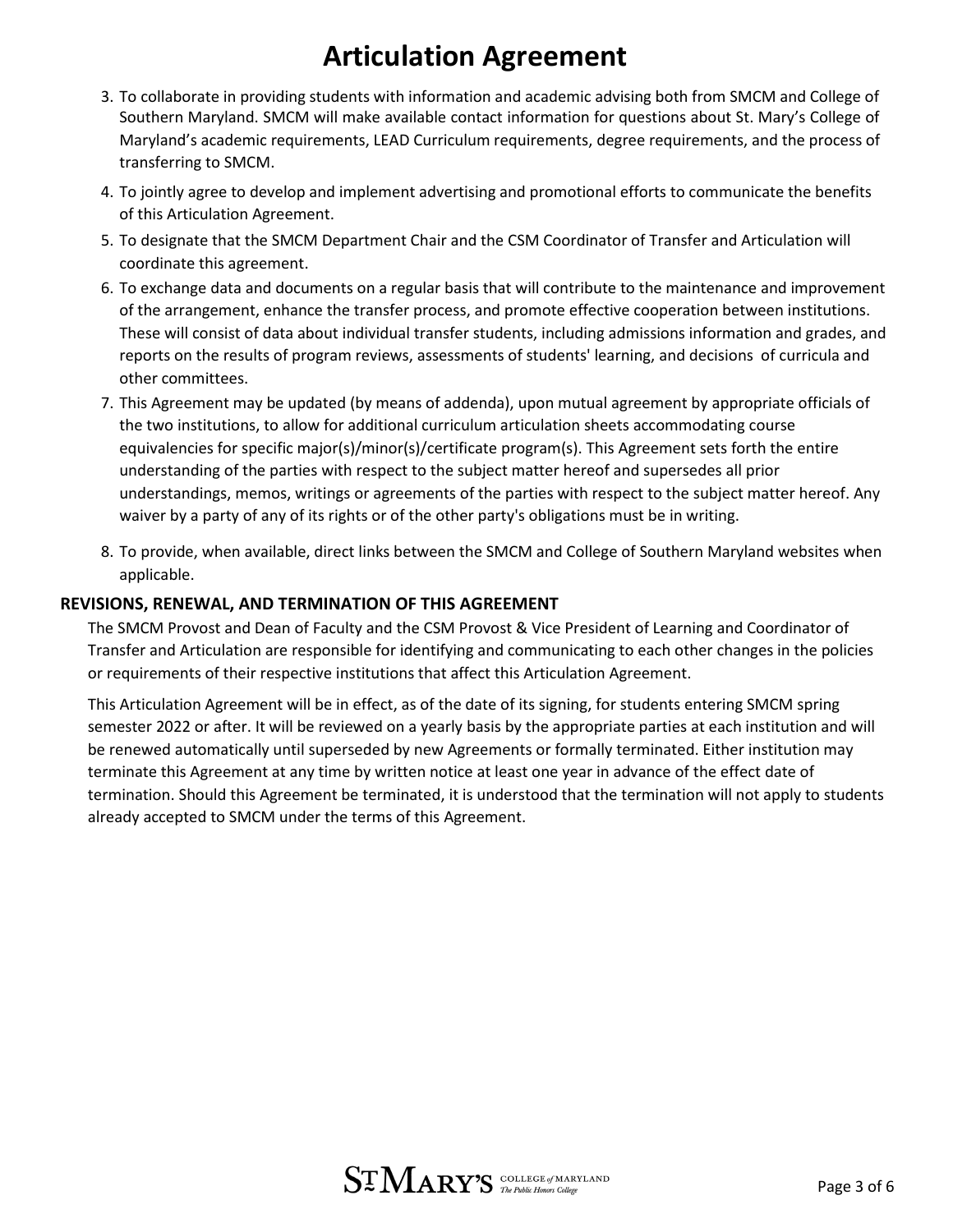The willingness of both institutions to enter this Articulation Agreement in order to facilitate the transfer of students from College of Southern Maryland to St. Mary's College of Maryland, and to expand their opportunities for academic success there, is indicated by the following signatures. The undersigned representatives of the parties, College of Southern Maryland and St. Mary's College of Maryland, have executed this Articulation Agreement on the dates indicated:

| <b>College of Southern Maryland</b>                       |              | <b>St. Mary's College of Maryland</b>         |           |
|-----------------------------------------------------------|--------------|-----------------------------------------------|-----------|
| Rodney Redmond<br>Rodney Redmond (Apr 25, 2022 17:01 EDT) | Apr 25, 2022 |                                               | 4/25/2022 |
| Rodney Redmond<br>Provost & Vice President of Learning    | Date         | Katherine L. Gantz<br>Interim Dean of Faculty | Date      |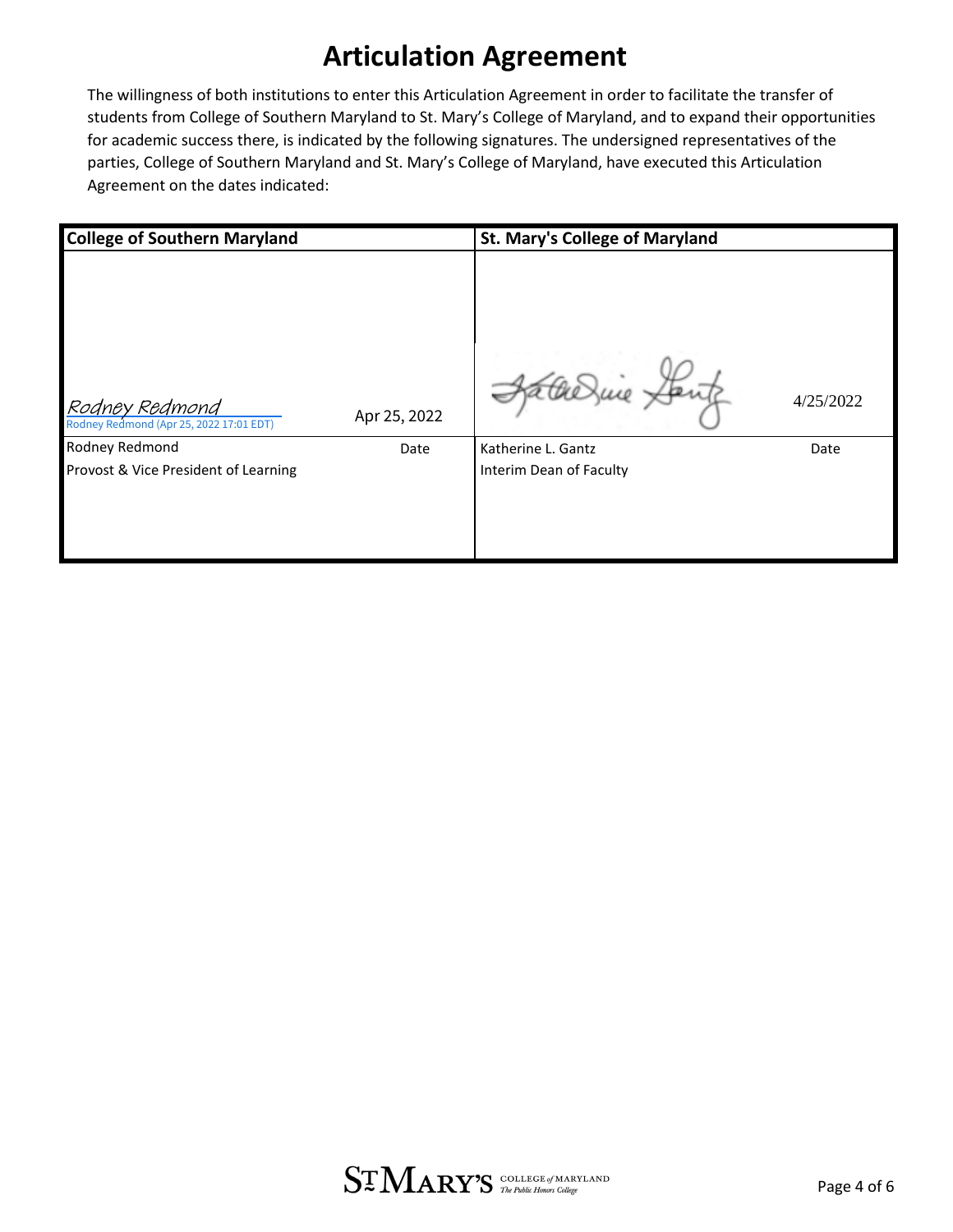### **APPENDIX A**

| <b>College of Southern Maryland</b><br><b>Recommended Courses</b> |        |                                                                                 |                | St. Mary's College of Maryland               |                |                                                                                  |         |  |
|-------------------------------------------------------------------|--------|---------------------------------------------------------------------------------|----------------|----------------------------------------------|----------------|----------------------------------------------------------------------------------|---------|--|
|                                                                   |        |                                                                                 |                | <b>St. Mary's College Course Equivalents</b> |                |                                                                                  |         |  |
| Prefix                                                            | Number | Title                                                                           | Credits        | Prefix                                       | Number         | Title                                                                            | Credits |  |
|                                                                   |        |                                                                                 |                |                                              |                |                                                                                  |         |  |
|                                                                   |        |                                                                                 |                |                                              |                |                                                                                  |         |  |
|                                                                   |        |                                                                                 |                |                                              |                |                                                                                  |         |  |
|                                                                   |        |                                                                                 |                |                                              |                |                                                                                  |         |  |
|                                                                   |        |                                                                                 |                |                                              |                |                                                                                  |         |  |
|                                                                   |        |                                                                                 |                |                                              |                |                                                                                  |         |  |
|                                                                   |        |                                                                                 |                |                                              |                |                                                                                  |         |  |
|                                                                   |        | TOTAL RECOMMENDED CREDITS                                                       | 0.00           |                                              | <b>COURSES</b> | TOTAL GRANTED CREDITS FROM RECOMMENDED                                           | 0.00    |  |
|                                                                   |        | <b>Required Courses</b>                                                         |                |                                              |                | <b>St. Mary's College Course Equivalents</b>                                     |         |  |
| Prefix                                                            | Number | Title                                                                           | Credits        | Prefix                                       | Number         | Title                                                                            | Credits |  |
| <b>PSY</b>                                                        |        | 1010 General Psychology                                                         | 3              | <b>PSYC</b>                                  | 101            | Intro. Psychology                                                                | 4       |  |
|                                                                   |        | Choose One of the Following to Fulfill the Learning & Development Content Area: |                |                                              |                |                                                                                  |         |  |
| <b>PSY</b>                                                        |        | 2030 Child Psychology                                                           | 3 <sup>l</sup> | <b>PSYC</b>                                  |                | 211 Topics in Learning & Development                                             | 4       |  |
| <b>PSY</b>                                                        |        | 2050 Human Development Across the Lifespan                                      | 31             | <b>PSYC</b>                                  | 230            | Lifespan Development                                                             | 4       |  |
|                                                                   |        | Choose One of the Following to Fulfill the Health & Counseling Content Area:    |                |                                              |                |                                                                                  |         |  |
| <b>PSY</b>                                                        | 2310   | Introduction to Abnormal Psychology                                             | 3              | <b>PSYC</b>                                  | 282            | Topics in Health & Counseling (Can take PSYC-<br>475 Psychopathology for credit) | 4       |  |
| PSY                                                               | 2350   | Personality & Adjustment                                                        | 3              | <b>PSYC</b>                                  | 282            | Topics in Health & Counseling                                                    | 4       |  |
| <b>PSY</b>                                                        | 2680   | Human Sexuality                                                                 | 3              | <b>PSYC</b>                                  | 282            | Topics in Health & Counseling                                                    | 4       |  |
|                                                                   |        | <b>TOTAL ELECTIVE CREDITS</b>                                                   | 9.00           |                                              |                | <b>TOTAL GRANTED ELECTIVE CREDITS</b>                                            | 12.00   |  |
|                                                                   |        | <b>GRAND TOTAL CREDITS</b>                                                      | 9              |                                              |                | <b>GRAND TOTAL GRANTED CREDITS</b>                                               | 12.00   |  |

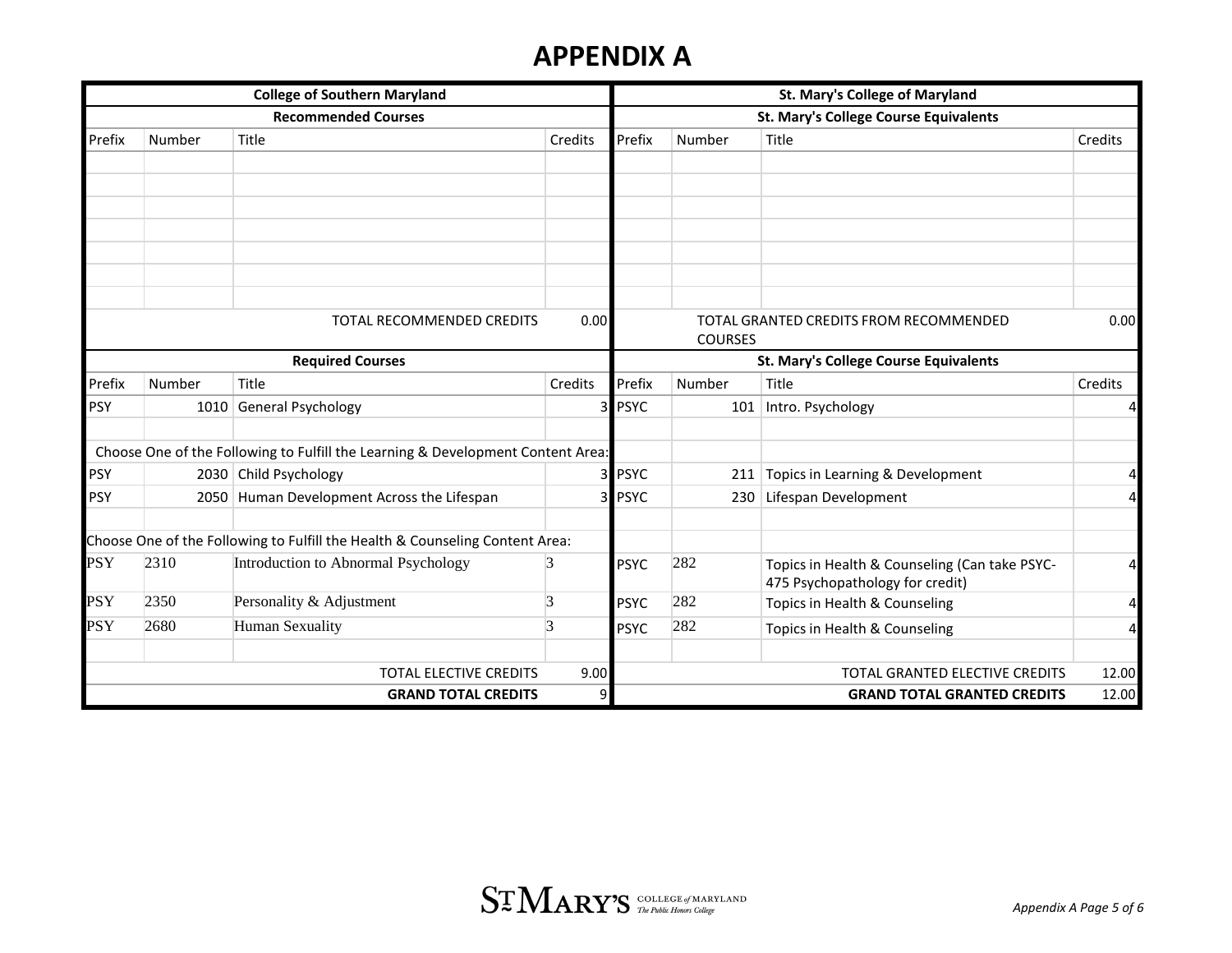### **APPENDIX A**

|                                                                      |            | Remaining Degree Requirements at St. Mary's College of Maryland and Advising Sheet                                                                  |                                                                       |             |           |                                                                                                                                                  |                |
|----------------------------------------------------------------------|------------|-----------------------------------------------------------------------------------------------------------------------------------------------------|-----------------------------------------------------------------------|-------------|-----------|--------------------------------------------------------------------------------------------------------------------------------------------------|----------------|
|                                                                      |            | First Fall Semester at St. Mary's College                                                                                                           |                                                                       |             |           | First Spring Semester at St. Mary's College                                                                                                      |                |
| Prefix                                                               | Number     | Title                                                                                                                                               | Credits                                                               | Prefix      | Number    | Title                                                                                                                                            | Credits        |
| CORE                                                                 |            | 301 Liberal Arts Seminar                                                                                                                            |                                                                       | 4 PSYC      | 206       | Psychological Research, Analysis, & Writing II                                                                                                   | $\overline{a}$ |
| <b>PSYC</b>                                                          | 204        | Psychological Research, Analysis, & Writing I*                                                                                                      |                                                                       | 4 PSYC      | $2XX-4XX$ | Choose one of the Breadth Content Areas (if<br>needed to fulfill the breadth requirement)                                                        | $\overline{4}$ |
| <b>PSYC</b>                                                          | $2XX-4XX$  | Choose one of the Breadth Content Areas not<br>already completed                                                                                    |                                                                       | 4 PSYC      | 310       | <b>Scientific Writing &amp; Professional Development</b><br>(will require permission of department chair to<br>waive the PSYC 206 pre-requisite) | 4              |
|                                                                      |            | Elective as needed to reach 128 total credits.                                                                                                      |                                                                       |             |           | Elective as needed to reach 128 total credits.                                                                                                   |                |
| Second Fall Semester at St. Mary's College                           |            |                                                                                                                                                     | Second Spring Semester at St. Mary's College                          |             |           |                                                                                                                                                  |                |
| Prefix                                                               | Number     | Title                                                                                                                                               | Credits                                                               | Prefix      | Number    | Title                                                                                                                                            | Credits        |
| <b>PSYC</b>                                                          | 3XX        | 300-level laboratory breadth course                                                                                                                 | 5 <sub>l</sub>                                                        | <b>PSYC</b> | 3XX       | 300-level laboratory breadth course                                                                                                              | 5 <sub>l</sub> |
| <b>PSYC</b>                                                          | 3XX or 4XX | <b>Psychology Elective</b>                                                                                                                          |                                                                       | <b>PSYC</b> | 494       | St. Mary's Project                                                                                                                               | $\overline{4}$ |
| <b>PSYC</b>                                                          | 493        | St. Mary's Project                                                                                                                                  | $\overline{4}$                                                        |             |           |                                                                                                                                                  |                |
|                                                                      |            | *May need an additional 2xx-4xx breadth<br>course during at least one semester if<br>laboratory plans do not fulfill the remaining<br>breadth areas |                                                                       |             |           |                                                                                                                                                  |                |
|                                                                      |            | Elective as needed to reach 128 total credits.                                                                                                      |                                                                       |             |           | Elective as needed to reach 128 total credits.                                                                                                   |                |
| First Summer at St. Mary's College (if needed for timely graduation) |            |                                                                                                                                                     | Second Summer at St. Mary's College (if needed for timely graduation) |             |           |                                                                                                                                                  |                |
| Prefix                                                               | Number     | Title                                                                                                                                               | Credits                                                               | Prefix      | Number    | Title                                                                                                                                            | Credits        |
|                                                                      |            |                                                                                                                                                     |                                                                       |             |           |                                                                                                                                                  |                |
|                                                                      |            |                                                                                                                                                     | <b>Additional Requirements</b>                                        |             |           |                                                                                                                                                  |                |
|                                                                      |            |                                                                                                                                                     |                                                                       |             |           |                                                                                                                                                  |                |
|                                                                      |            |                                                                                                                                                     |                                                                       |             |           |                                                                                                                                                  |                |
|                                                                      |            |                                                                                                                                                     |                                                                       |             |           |                                                                                                                                                  |                |
|                                                                      |            |                                                                                                                                                     |                                                                       |             |           |                                                                                                                                                  |                |
|                                                                      |            |                                                                                                                                                     |                                                                       |             |           |                                                                                                                                                  |                |